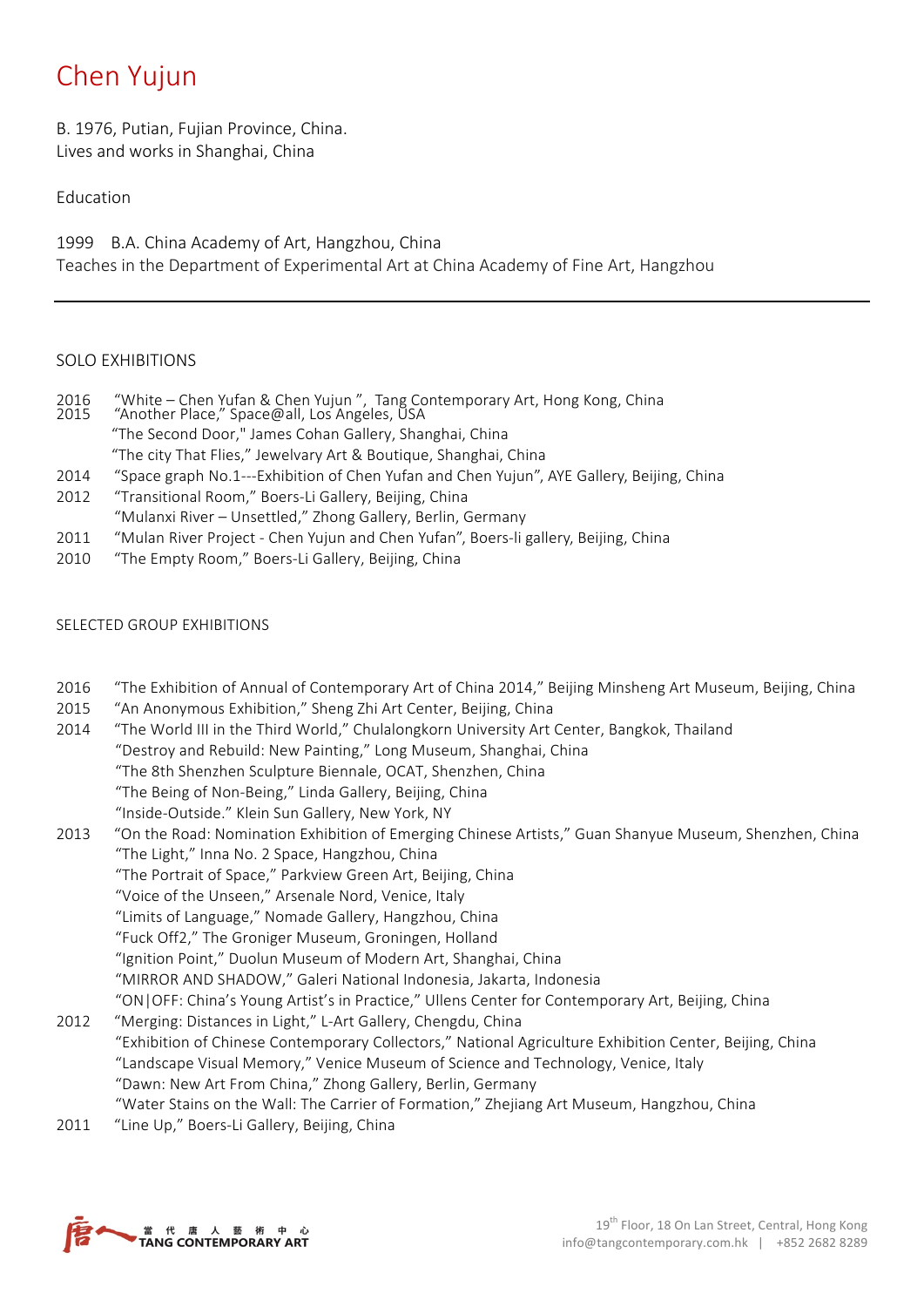| 2010         | "Art Project," Gallery Hotel, Beijing, China<br>"Nostalgia and Rendezvous," Qinghe Current Art Center, Nanjing, China<br>"Ri Yong - Chang Xing," Chengdu Museum of Contemporary Art, Chengdu, China<br>"Hou To Do," Henglu Art Museum, Hangzhou, China<br>"Mulan River Project: Chen Yujun and Chen Yufan," Boers-Li Gallery, Beijing, China<br>"Post Traditions - The Magnified Slice," Duolun Museum of Modern Art, Shanghai, China<br>"De-Focus," Art Museum at Hangzhou Normal University, Hangzhou, China<br>"Visual Flux - Easel Painting Research Exhibition: Space and Energy," Qinghe Current Art center, Nanjing, China<br>"Invisible Wings," Times Art Museum, Beijing, China<br>"What is Narrative?," A4 Gammery, Chengdu, China<br>"Youth Upstairs: Youth Critics Nomination Exhibition," Times Art Museum, Beijing, China |
|--------------|-----------------------------------------------------------------------------------------------------------------------------------------------------------------------------------------------------------------------------------------------------------------------------------------------------------------------------------------------------------------------------------------------------------------------------------------------------------------------------------------------------------------------------------------------------------------------------------------------------------------------------------------------------------------------------------------------------------------------------------------------------------------------------------------------------------------------------------------|
| 2009         | "Home-Stay," Osage Gallery, Shanghai, China<br>"Reshaping History - Chinese Art from 2000 to 2009," Arario Gallery, Beijing, China<br>"A Close-Up Focus on Chinese Contemporary Art Trends," Platform China, Beijing, China<br>"Change," Hangzhou Wan Yuen Silk Shop, Hangzhou, China<br>"Free Terminology," A4 Gallery, Chengdu, China<br>"Pints & Crosses: Chinese Contemporary Painting," 2010 Art center, Shanghai, China<br>"Future Manufacturing," Qinghe Current Art Center," Nanjing, China<br>"Going By," SZ Art Center, Beijing, China<br>"Blackboard," Shanghai Art Gallery, Shanghai, China<br>"Blade-Reconstruct Leifeng Pagoda," SZ Art center, Beijing, China<br>"Reflective," Wall Art Museum, Beijing, China; Xi Hu Art Museum, Hangzhou, China                                                                        |
| 2008<br>2007 | "Look Deeper," Platform China, Beijing, China<br>"Evolution?," Shanghai Duolun Museum of Modern Art, Shanghai, China<br>"From Hang Zhou," Fellini Gallery, Shanghai, China<br>"To Be A Qualified Successor," YIBO Gallery, Shanghai, China<br>Future Sky: Exhibition of Emerging Chinese Contemporary Artists, Today Art Museum, Beijing, China"<br>"Another Way: Experimental Art Exhibition of Hangzhou," The Quartet Art Museum, Nanjing, China<br>"Aquilaria," Eye Level Gallery, Shanghai, China<br>"Grain Cereals," China Academy of Art Museum, Hangzhou, China<br>"Chongqing's Position," Chongqing Three Gorges Museum, Chongqing, China                                                                                                                                                                                       |
| 2006         | "Leap Month: Exhibition of Chinese Contemporary Artists," Yuandian Gallery, Shanghai, China<br>"Academy Co: Exhibition of the China Academy of Fine Art," Xiwu Gallery, Beijing, China<br>"Forms and Colors: Zhejiang Yong Oil Painters Invitational Exhibition," Zhejiang Provincial Museum, Hangzhou,                                                                                                                                                                                                                                                                                                                                                                                                                                                                                                                                 |
| 2005         | China<br>"Migrants Home: Contemporary Art Exhibition," China Academy of Art Museum, Hangzhou, China<br>"Spectacle: Century and Heaven," Chengdu Biennial, Chengdu, China                                                                                                                                                                                                                                                                                                                                                                                                                                                                                                                                                                                                                                                                |
| 2004         | "Young Mind: China New Sharp painting Award," He Xiangning Art Museum, Shenzhen, China                                                                                                                                                                                                                                                                                                                                                                                                                                                                                                                                                                                                                                                                                                                                                  |
| 2003         | "No. 17 New Artists Exhibition," Yanhuang Art Museum, Beijing, China                                                                                                                                                                                                                                                                                                                                                                                                                                                                                                                                                                                                                                                                                                                                                                    |
|              |                                                                                                                                                                                                                                                                                                                                                                                                                                                                                                                                                                                                                                                                                                                                                                                                                                         |

1999 "Mixed Painting Documentary Exhibition," Central Academy of Fine Arts Museum, Beijing, China

# SELECTED PUBLIC COLLECTIONS

DSL Collection, Paris, France; He Xiang Ning Art Museum, Shenzhen, China; Long Museum, Shanghai, China; M+ Museum, Hong Kong; White Rabbit Collection, Sydney, Australia; Yuz Museum, Shanghai, China

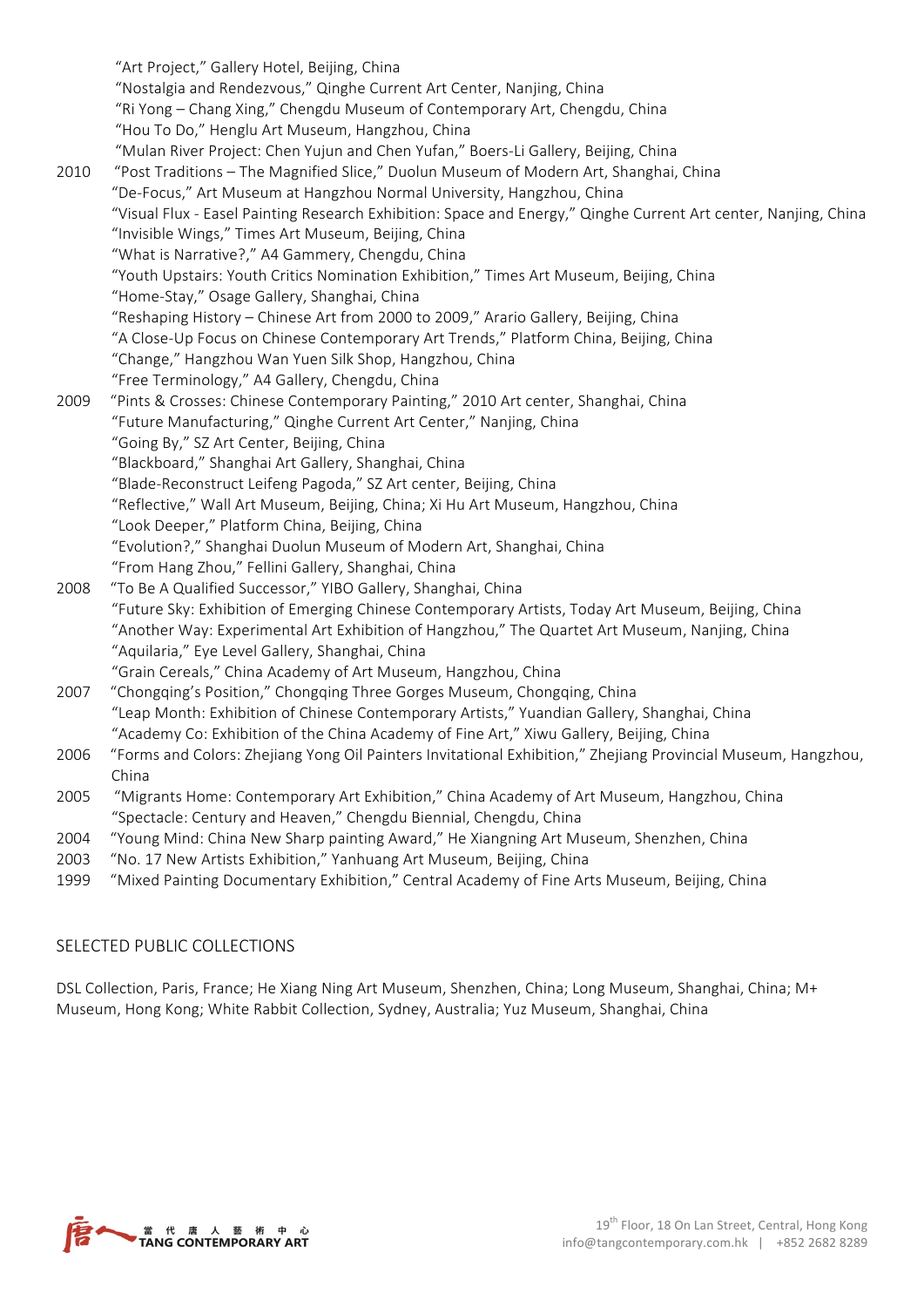陳彧君

1976 出生於福建莆田 現生活工作於上海,中國

#### 教育背景

1999 畢業於中國美術學院綜合藝術係並留校任教

## 個展

- 2016 《白色 陳彧凡、 陳彧君》,當代唐人藝術中心, 香港, 中國
- 2015 《另一個地方》,ALL@Gallery ,洛杉磯,美國 《會飛的城市》,Jewelvary 藝術空間,上海,中國 《第二道門", James Cohan 畫廊, 上海,中國 《第二道門 》, 柯恩畫廊, 上海,中國
- 2012 《臨時房間 》,Boers-Li 畫廊 , 北京 , 中國 《木蘭溪 - 不居》,中畫廊,柏林,德國
- 2011 《木蘭溪 陳彧凡、 陳彧君》, 博而勵畫廊,北京,中國
- 2010 《空房間》, Boers-Li Gallery, 北京,, 中國

### 群展

2015 《無處不在》, 聖之空間, 北京,中國 2014 《第三世界的世界》,曼谷朱拉隆功大學美術館,曼谷,泰國 《破·立:新繪畫之轉序》,龍美術館,上海,中國 《第八屆深圳雕塑雙年展 — 我們從未參與》,華僑城當代藝術中心(OCAT),深圳,中國 《不是之是:一次關於'元繪畫'的個人表述》,林大藝術中心,北京 2013 《在路上•2013:中國青年藝術家作品提名展》,關山月美術館,深圳,中國 《Why Not! 》, 首屆拍賣雙年展,上海世博紀念館,上海,中國 《遠處,那束光 — HAFF 邀請展》,清影二號空間,杭州,中國 《空間的肖像》,草地畫廊,北京,中國 《萊比錫棉廠藝術區 2013 國際畫廊雙年邀請展》,萊比錫棉廠藝術區,萊比錫,德國 《香港巴塞爾藝術展》,香港會議展覽中心,香港,中國 《未曾呈現的聲音》,威尼斯軍械庫,威尼斯,意大利 《語言的邊界》,Nomade Gallery,杭州,中國 《空間的肖像》, 芳草地畫廊,北京,中國 《不合作方式 2》,格羅寧根美術館,荷蘭 《不一不異 - 中國青年藝術家實驗展》,中國美術學院美術館,杭州,中國 《燃點》,上海多倫現代美術館,上海,中國 《第 13 屆倫敦藝術節》,奧林匹亞展覽中心,倫敦,英國 《鏡子和影子 — 中國當代青年藝術展》,印尼國家美術館,雅加達,印度尼西亞 《ON|OFF 中國年輕藝術家的觀念與實踐》,尤倫斯當代藝術中心,北京,中國